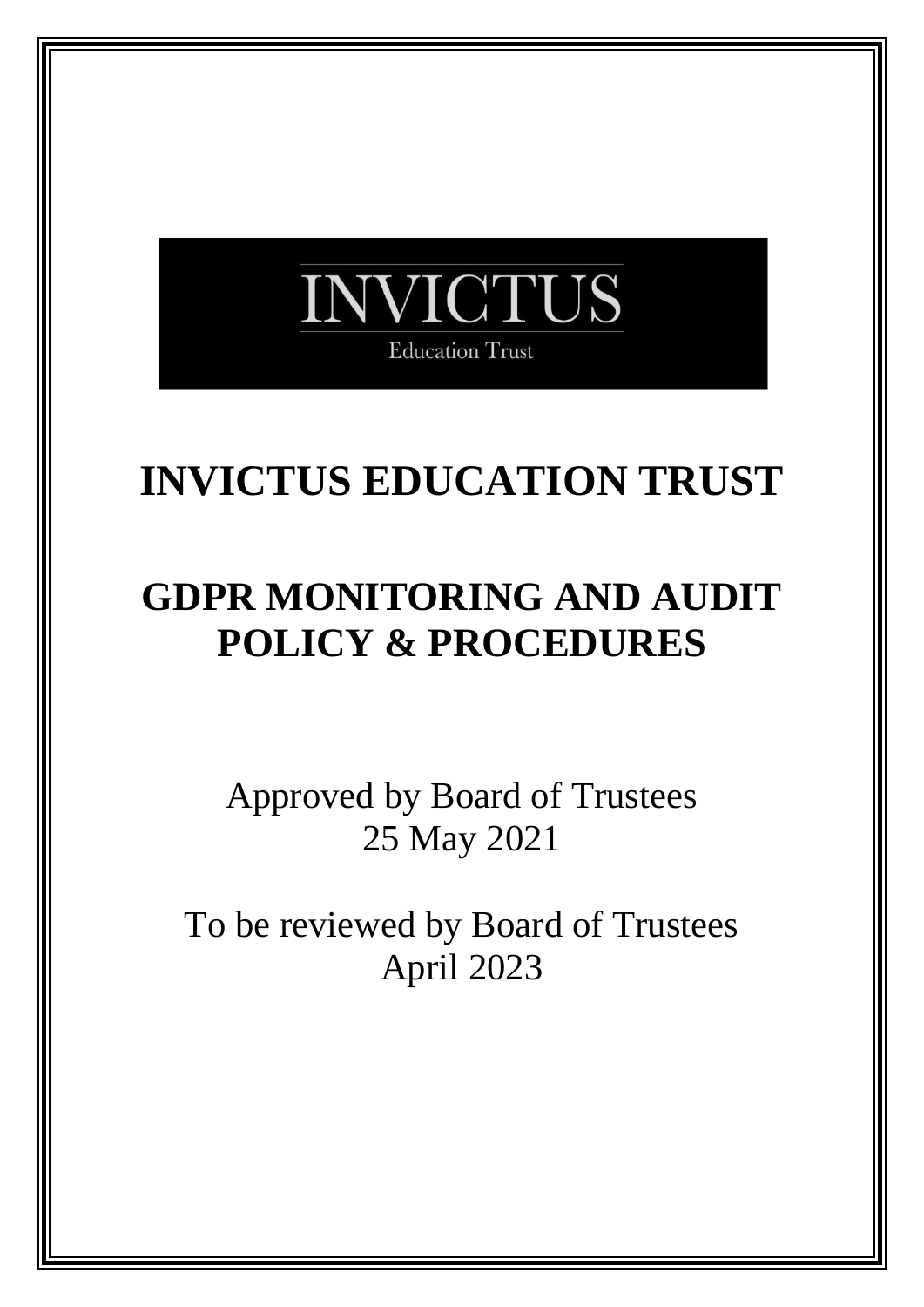#### **Document Provenance**

### **Monitoring & Audit Policy & Procedures**

| Committee Approval Level        | <b>Board of Trustees</b>              |
|---------------------------------|---------------------------------------|
| Policy Author/Responsibility    | Chief Operating Officer – Julie Duern |
| <b>Policy First Implemented</b> | <b>July 2018</b>                      |
| Frequency of Review             | Every 2 Years                         |
| <b>Next Review Date</b>         | April 2021                            |
| Policy Approved by Committee    | 25 May 2021                           |
| <b>Next Review Date</b>         | April 2023                            |

#### **Contents Page**

| 1. Policy Statement                                  |  |
|------------------------------------------------------|--|
| 2. Purpose                                           |  |
| 3. Scope                                             |  |
| 4. Objectives                                        |  |
| 5. Compliance Monitoring & Internal Audit Procedures |  |
| 6. The Audit Programme                               |  |
| 7. Reference Documents                               |  |

#### **Appendices**

Appendix 1 - Compliance Monitoring & Internal Audit Assessment Form 10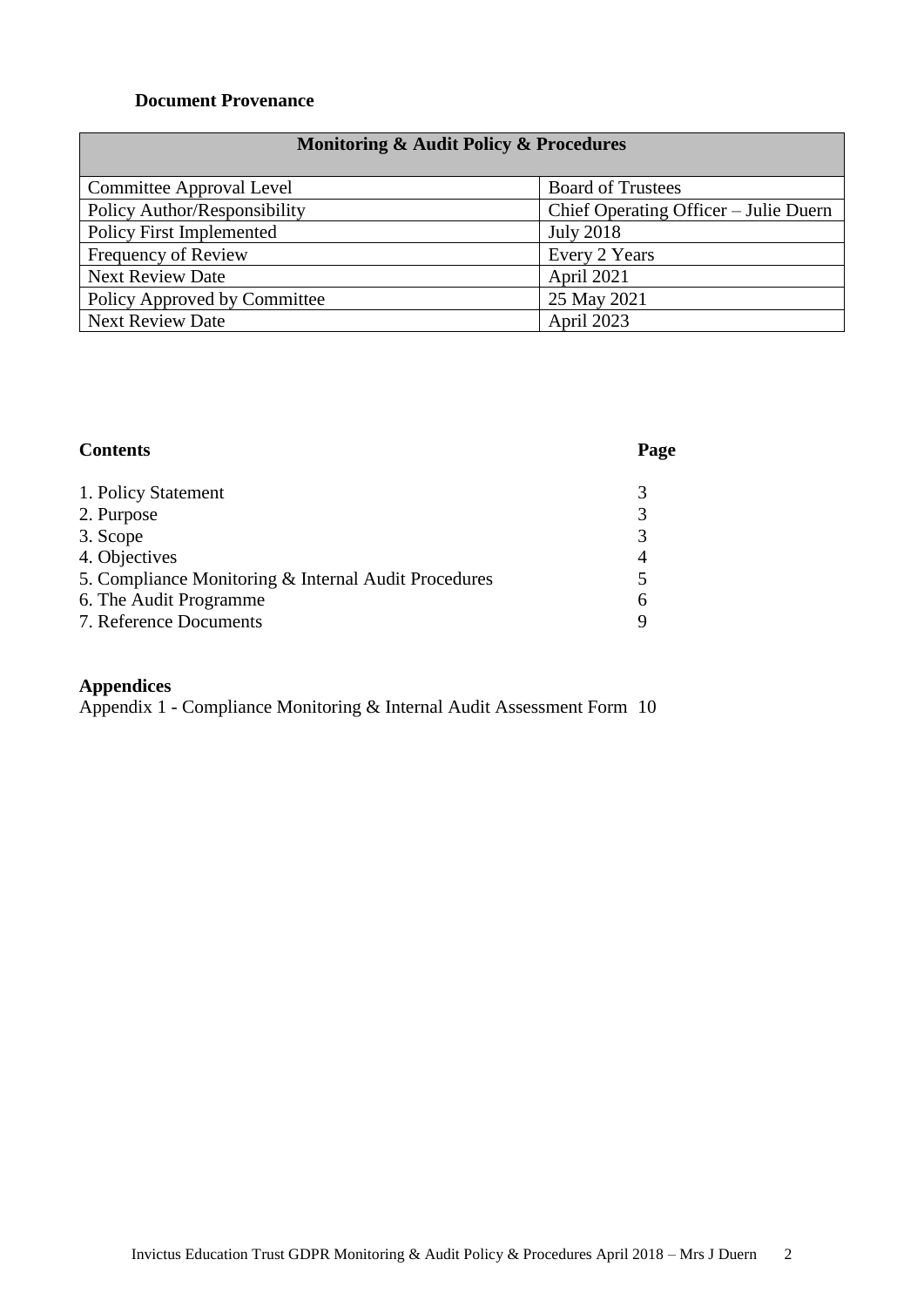#### **1. Policy Statement**

An internal audit, as it applies to Invictus Education Trust is an unbiased assessment and appraisal functions that reviews all operations, tasks, functions and business activities within our organisation. Audits are completed by varying staff members in accordance with the activity being reviewed.

This Monitoring & Internal Audit Policy & Procedures has been developed to assist the Trust and our staff in the assessment, monitoring, review and analysis of all business functions, procedures, systems and controls; with the aim of ensuring that all legal, contractual and regulatory standards and requirements are met, complied with and maintained.

It is our responsibility as a regulated company to carry out frequent audits on all procedures and to review the results and provide gap analysis information so that any short-comings or gaps can be assessed and corrected without negative consequences occurring, this reduced in the risk to our students, employees, customers, clients and associated third-parties.

#### **The Trust has a responsibility to:**

- establish, implement and maintain an audit plan to examine and evaluate the adequacy and effectiveness of the firm's systems, internal control mechanisms and arrangements
- monitor and evidence compliance with the relevant laws, regulations, contracts and codes of conduct as applicable to our organisation
- review processes and procedures on a frequent basis to ensure that they are still fit for purpose and adequately meet the requirements and purpose of the task they relate to
- keep abreast of laws and regulations that apply to the Company, to that procedures, controls and systems can be updated as soon as any changes or revisions occur
- provide feedback and appraisals to employees using monitoring and audit data

#### **2. Purpose**

The purpose of this policy is to provide the Trust's statement of intent, objectives and methodical procedures, as they relate to compliance monitoring and internal audits, along with their associated procedures and documentation. The Trust carries out internal audits on all its employees, systems, processes and business activities in conjunction with the below objectives and in accordance with legal, contractual and regulatory guidance in all compliance areas, with the purpose of ensuring compliance, preventing breaches, assessing risks and protecting individuals and their personal data.

Our internal audit procedures are an assurance as to the effectiveness of the corporate governance, risk and compliance, business continuity management and internal controls. We aim to provide an objective review of all business activities, operations, processing activities, financial systems, IT systems, and internal controls, through operational, financial and performance related audits. The procedures and related documents named herein, give the organisation and its employees, structure and guidance for carrying out internal audits.

#### **3. Scope**

This policy applies to all staff within the Trust *(meaning permanent, fixed term, and temporary staff, any third-party representatives or sub-contractors, agency workers, volunteers, interns and agents engaged with the Trust),* and pertains to the processing of personal information. Adherence to this policy is mandatory and non-compliance could lead to disciplinary action.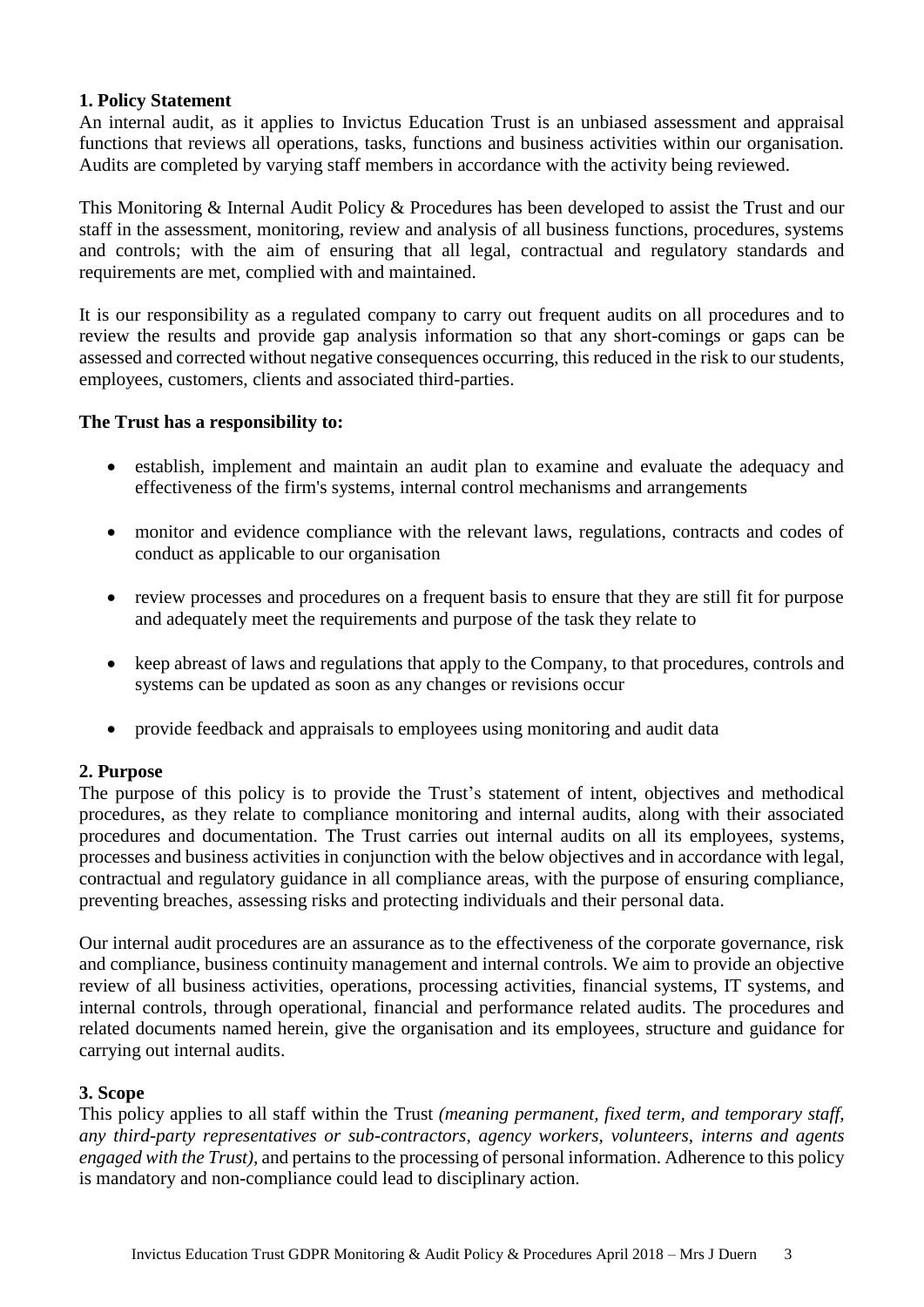The Data Protection Officer and Data Protection Compliance Officer are responsible for carrying out and/or overseeing all audits and ensures compliance with the below business areas. Where the process or activity relates to the processing of personal data or any data protection regulation. The Data Protection Officer can also appoint an audit team to assess and ensure compliance across the organisation.

- Operational Audits
- Compliance Audits
- Financial Audits
- Anti-Money Laundering & Financial Crime Audits
- Information Security & Business Continuity Audits
- Data Protection & Processing Activity Audits

#### **4. Objectives**

The Trust conducts internal audits with the objective of providing management information, to staff and third parties *(including clients, regulators, external auditors and suppliers),* and to ensure that efficient systems and processes are in place to achieve the overall business objectives.

#### **The main objectives of our internal audits are to:**

- Ensure compliance with regulatory, legal and contractual rules
- Ensure adherence to and compliance with any relevant codes of conduct or accreditation bodies as per education sector/industry requirements
- Prevent compliance breaches and exposure to risks
- Protection personal information and the individuals it belongs to
- Promote an anti-fraud, anti-money laundering & terrorist financing and anti-bribery corporate environment
- Provide assurance and give confidence to suppliers, customers and clients
- Assess the effectiveness and functionality of business activities
- Promote a culture of assessment, review and action to maintain growth and efficiency
- Keep systems and activities up-to-date in accordance with industry standards
- Provide a systematic and structured approach to assessment and review
- Maintain an audit history log for regulatory and investigative purposes
- Review and assess the effectiveness and adequacy of procedures, internal controls and systems
- Check for compliance breaches or risk-based divergence from SOP's
- Ensure third party data is secure within the remit of the business activities
- Ensure the organisations assets and interests are adequately protected
- Ensure that risks are identified and mitigated against

#### **4.1 Code of Ethics**

The Data Protection Officer/Data Protection Compliance Officers or any Employee, who is allocated to complete an internal audit function, must adhere to the below code of ethics:

*a) Competency* – staff tasked with completing internal audits will have training and experience in this area and will continue an ongoing course of professional development in relation to audit procedures, industry standards and regulatory expectations. Staff will be knowledgeable and able to carry out audits in a consistent and capable manner and will apply these skills in the performance of the internal audit services.

*b) Objectivity* – staff who engage in any aspect on internal audit will remain objective, unbiased and be independent in both their approach and administering of the audit procedures. Information gathered for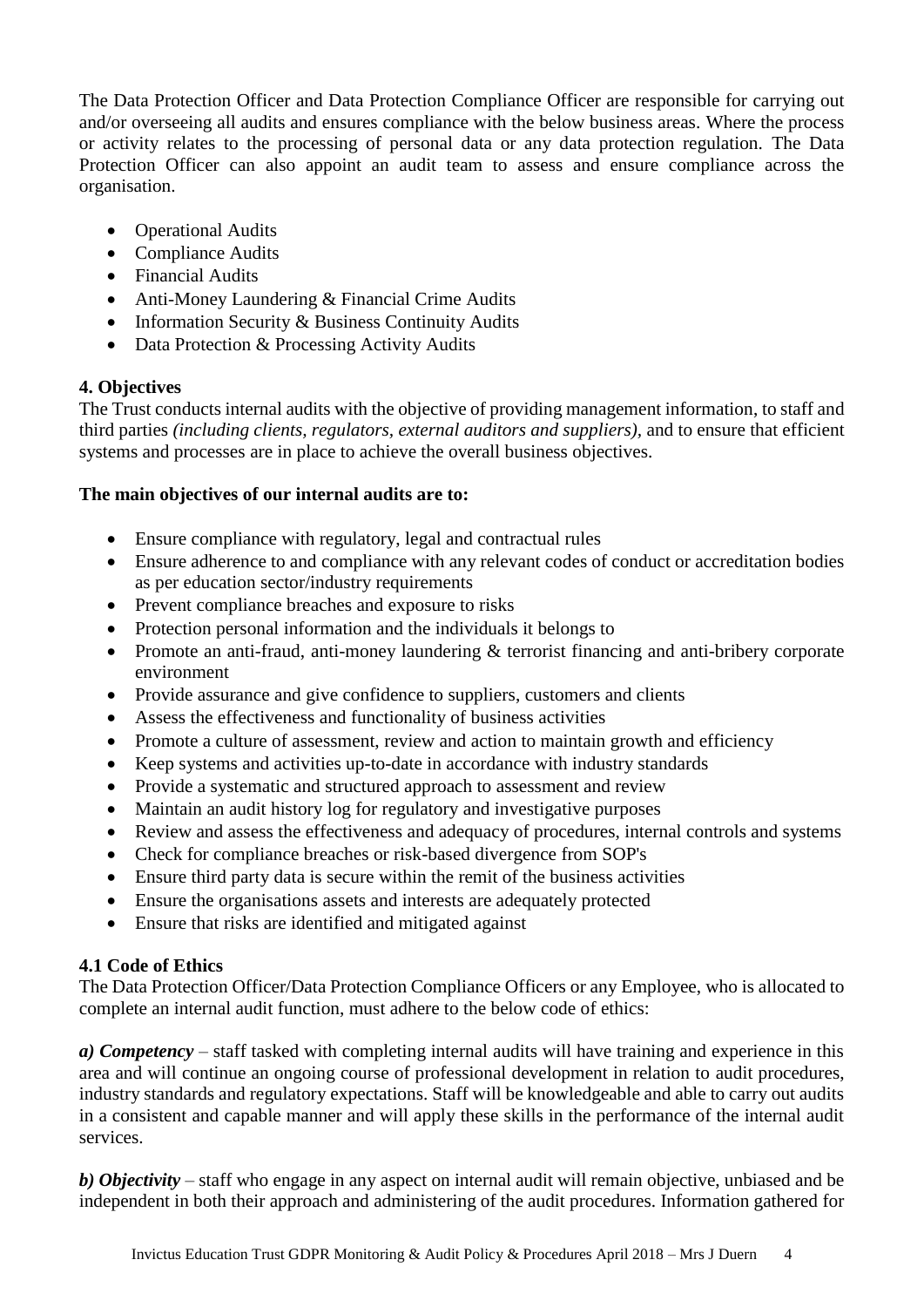audit purposes will be done so in a professional and objective manner and will be used to adhere to the Trust's objectives, roles and responsibilities.

*c) Confidentiality* – internal audit staff will respect the information gathering during audits and will use the data solely for the purpose/s it is intended for. No information will be disclosed unless it is for specific audit purposes or is a legal, contractual or regulatory obligation

#### **5. Compliance Monitoring & Internal Audit Procedures**

The Trust will appoint a lead auditor, for the purposes of continuity and recourse but will also assign internal audit functions to supervisors, line managers, departmental managers and senior managers as the system or process necessitates. All staff engaging in audit procedures will hereafter, be referred to as *'Audit Staff'.*

The Audit Staff are responsible for utilising a systematic and disciplined approach to evaluating and assessing internal controls, systems and processes and to improve their effectiveness and efficiency as they relate to the business objectives.

Audit Staff are responsible for developing and maintaining a comprehensive audit program, which will include (but are not limited to):

- Audit Checklists
- Evaluation Plans
- Audit Policy
- Audit Procedures
- Audit Records
- Rolling Audit Assessments
- Due Diligence Third Party Checks

The audit program will ensure compliance with accounting standards, regulatory requirements, data protection laws, legal and contractual obligations, relevant accreditation and codes of conduct followed by the Trust and our own operating policies and procedures.

The Audit Staff are responsible for communicating all audit results and subsequent system/process changes with the relevant staff and to produce management information which will include, recommendations for alterations of any activities, practices or systems that do not meet the expected or required standards.

The Audit Staff are responsible for the development, evaluation, monitoring and review of the below audit areas.

#### **5.1 Business Operational Audits**

Such audits and monitoring are to assess educational/operational business activities and IT systems. The audits are designed to ensure that the Trust is operating within our standard operating procedures for the education of students, business and employment law. This includes *(but is not limited to)* audits and assessments on as:

- Student Records attendance, assessment, attainment, SEN, behaviour and welfare
- Staff Training, Development & Competence
- Complaints Procedures
- Records Management & Retention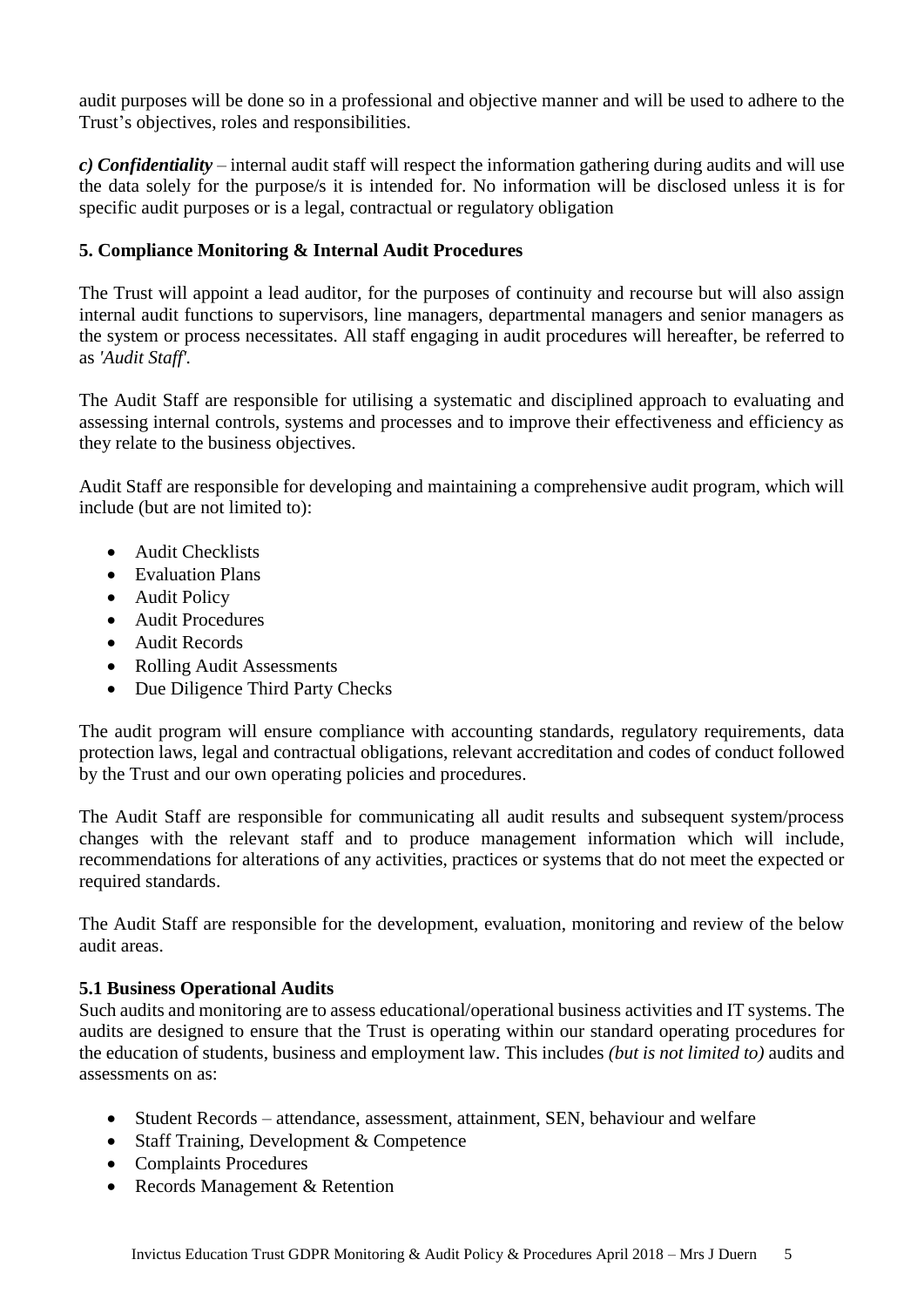- Internal Systems & Controls
- Risk Assessment Management
- HR Functions and Procedures
- Recruitment, Selection & Induction Processes
- Outsourcing & Due Diligence Procedures
- Management & Leadership Programs

These audits ensure that all processes and systems are at their most effective and efficient when assessed against the main business objectives and operating procedures.

#### **5.2 Compliance Function Audits**

These audits involve all business activities and systems that have an associated or direct impact on regulatory or legal compliance and are essential to the compliant functioning of the Trust. These areas include:

- Data Protection (GDPR)
- Freedom of Information Act
- Information & Physical Security
- Anti-Money Laundering & Financial Crime
- Anti-Bribery
- Health & Safety

These compliance audits serve the purpose of ensuring adherence to regulators rules, guidelines, laws and codes of conduct. They are audited on a frequent and rolling basis against the requirements of the relevant law or regulation.

#### **5.3 Financial Audits**

These audits review the accounting systems and processes and assess all financial transactions to ensure that all funds are being used, recorded and reported accurately and properly. Such audits must be carried out by staff who are trained and knowledgeable in the finance area, which will include external auditors.

Financial audits determine if the internal controls governing the cash and assets associated with the organisation are effective, efficient and fit for purpose and that adequate process controls are in place to mitigate against financial crime.

#### **5.3.1 Frequency of Audits**

Audit frequency, is determined by the risk rating and regulatory implications of the business activity involved. Processes and systems are given an audit rating, and assigned a frequency dependant on the risk rating assigned. The audit rating takes into consideration how often the activity is performed, its regulatory impact, its risk rating and its priority as a business function or impact of non-compliance where the function relates to a legal or regulatory compliance area.

#### **6.0 The Audit Program**

#### **6.1 Scope of Audit Program**

To ensure complete coverage, the audit component of the compliance program includes testing of the firm's compliance with specific regulatory and legal requirements as well as its own internal compliance policies and procedures. These seek to assess the adequacy of the compliance program itself, and provide a gap analysis report for senior management. Risk assessment procedures are detailed in the Risk Management Policy and are not included in this policy.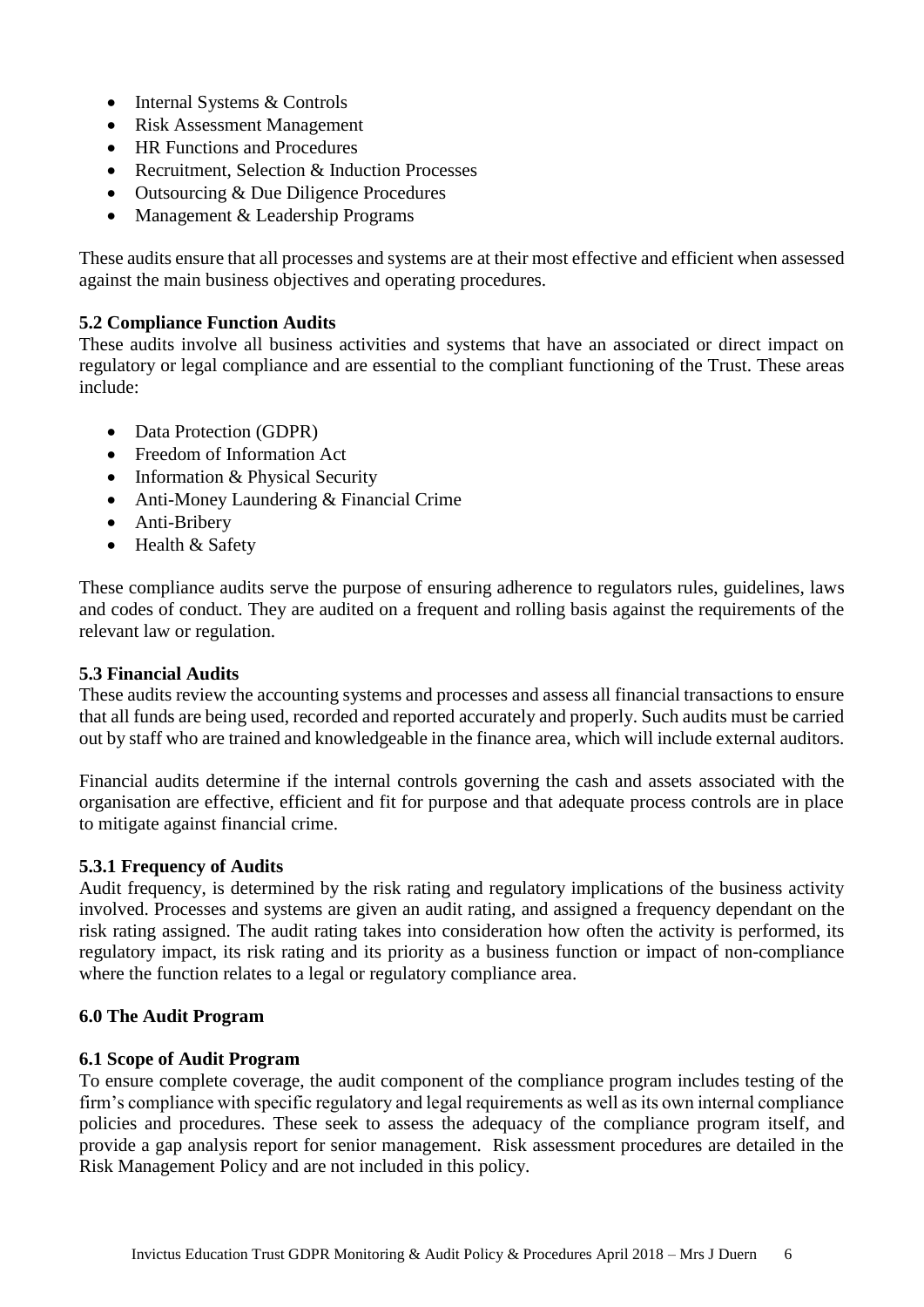#### **6.2 Methods and Audit Techniques**

The methods of internal audits and checks include:

- **Physical Audit** the auditor carries out the activity themselves to evaluate the process/system involved in the audit and to ensure compliance and functionality.
- **Monitored Audit** the auditor assesses an employee carrying out a business activity to assess staff adherence to company procedures and regulatory compliance.
- **Email Reviews** a sample of internal and external emails are reviewed to ensure compliance with business processes and compliance requirements.
- **Employee Interview***s* staff are involved in discussions about education/business activities and systems to ensure their knowledge and competence are at an acceptable level for the hired role.
- **Document Control** existing procedures and policies are reviewed by the auditors to ensure they are fit for purpose, efficient and effective and that they adhere to regulatory requirements.
- **Risk Assessment** mitigating strategies associated with each business activity are reviewed and followed to ensure that they mitigate against the associated risk and are fit for purpose.

#### **6.2.1Development of the Audit Plan**

The relevant designated person(s) is/are responsible for the development and integration of the Audit Plan, including those unscheduled audits, required where errors and/or gaps have been identified.

The Trust creates an Audit Plan at the start of each year which documents the specific audits, staff, compliance areas and/or projects to be performed by the Internal Audit Team. The Audit Plan is then submitted to the Board of Trustees for review and approval.

#### **6.2.2 Communication**

The Audit Team will schedule a meeting with the department manager/s of the area, staff or process to be audited. They will relay the identified reason, scope and objectives of the audit, provides guidance on the estimated duration of the audit and ask for input prior to undertaking the review. Where any factors or issues have been raised, these are included in the audit notes.

All staff involved in the audit process are kept informed and are provided with guidance and information as applicable to the task being carried out. They are also kept informed on any findings and follow up reviews on a regular basis. In some instance, findings are addressed immediately.

#### **6.3 Audit & Monitoring Process**

Although the Trust recognises that every audit and/or project is unique, our audit process does follow similar steps for most areas, with an aim to minimise risks and increase efficiencies within the Trust.

The procedures for internal audits and compliance checks are as follows:

- Choose activity or system to be audited
- Determine a timeline. Since audits are often disruptive to daily functions, you should aim to allow the departments to maintain daily routines as much as possible, while still allotting time to complete the review thoroughly.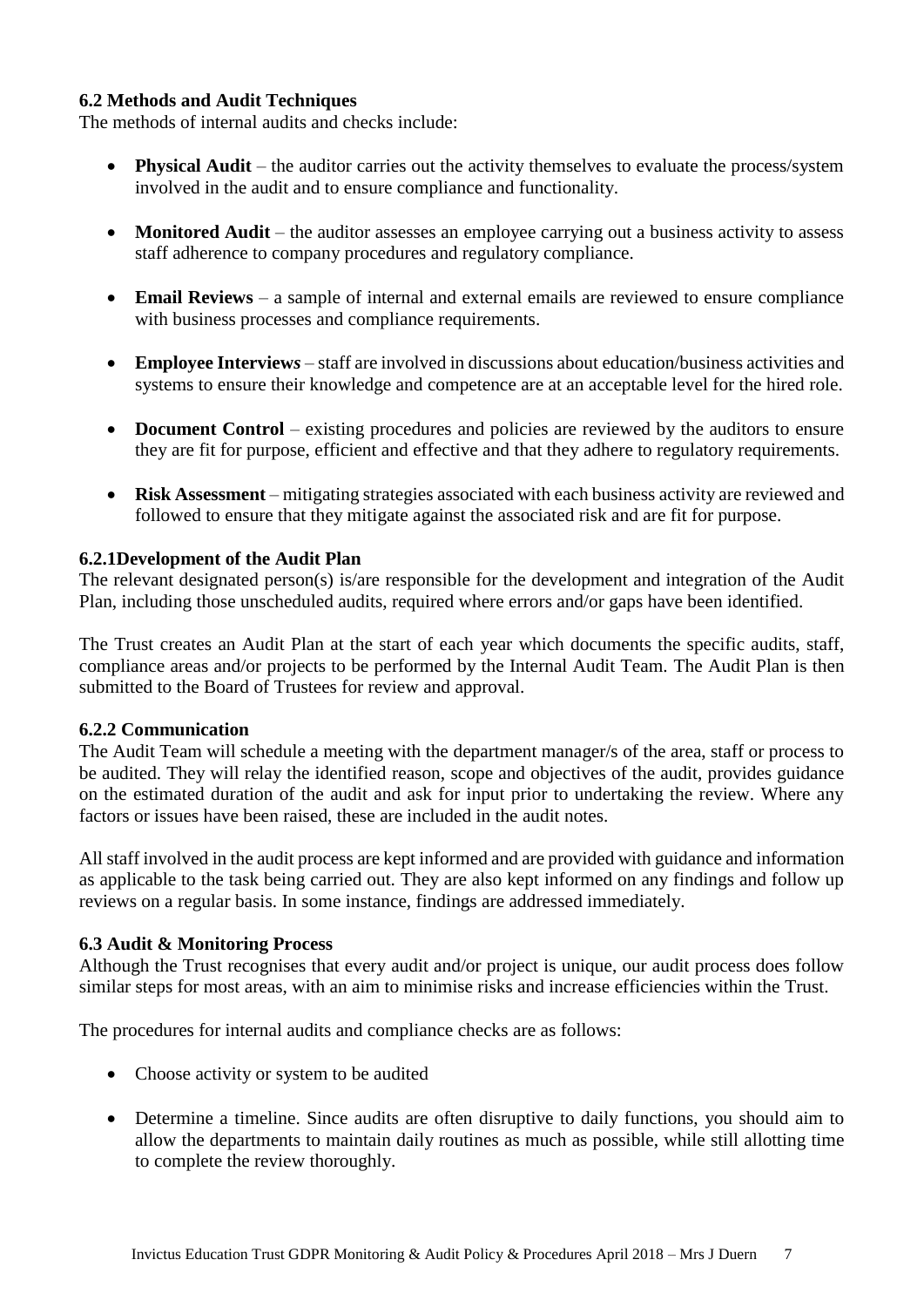- Create a checklist of items that the auditor should observe when reviewing a file/task/account/employee.
- Use a *Compliance Monitoring & Internal Audit Assessment Form (CMIA) (appendix 1)* to log all methods and findings
- Obtain copy of the current activity procedure from document control
- Assess the process being performed against the steps on the procedural document and note any differences on the CMIA Form
- Determine a timeline. Since audits are often disruptive to daily functions, you should aim to allow the departments to maintain daily routines as much as possible, while still allotting time to complete the review thoroughly.
- List recommended actions if activity performed unsuccessfully
- Note audit log information on the CMIA Evaluation Plan
- Create Monitoring Impact report of audit results and communicate with relevant staff

All CMIA Forms are to be kept *(either electronically or as hard copies)* as an audit history log and used in conjunction with the CMIA Evaluation Plan.

Auditors must obtain all evidence necessary for the effective completion of the audit, for which the auditor's judgement based on experience, knowledge and intuition is to be used. A thorough knowledge of the concepts underlying audit evidence will help the auditor to improve the audit quality and efficiency of the process.

#### **6.4 Auditor Expectations**

It is common practice at the Trust, to utilise existing task procedures to carry out audits and to ensure that these procedures are suitable, up-to-date and compliant. However, any audit also necessitates utilising an auditor's opinions, observations, experience and recommendations as part of the audit process. To this end, all members of the Audit Team are obligated by professional standards to act objectively, exercise due professional care and collect sufficient and relevant information to provide a sound basis for audit observations and recommendations.

We ensure that where any staff member is expected to carry out audits, they hold sufficient skills, knowledge and experience to do so and that they meet all the regulatory requirements for performing an audit and monitoring role. We also provide all auditing staff with a thorough knowledge of the concepts underlying audit evidence and procedures, to better aid the auditor, improve the audit quality and maximise the efficiency of the process.

#### **6.5 Audit Evidence**

Whilst some audits are reliant solely on the following of existing procedures and ensuring that they are carried out in full and that those procedures are still fit for purpose and compliant, there is also a need to complete audits that require evidence and the collation of information. Where this is the case, the evidence is expected to support the auditors in their role and to demonstrate sufficiency, competence and compliance.

Below are some of the evidence types used during our audit processes: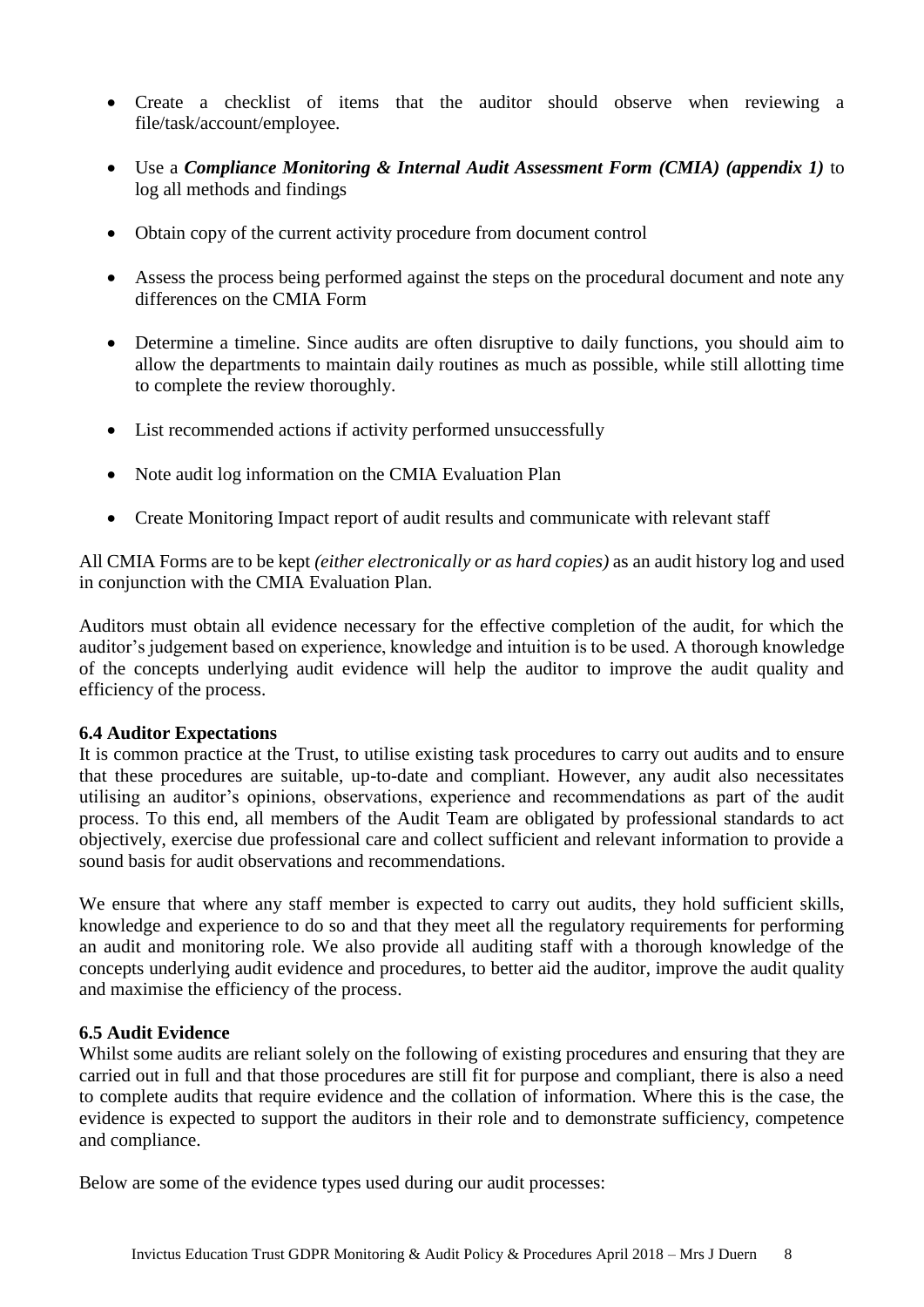- **Physical Evidence** obtained through observation, inquiry and existing documentation
- **Testimonial Evidence** taken from interviews, statements and assessments from any person/s involved in the process being audited
- **Documentary Evidence** consisting of any existing documents, reports, meeting minutes, contracts, procedures or records relevant to the audit process and/or the task/person being reviewed
- **Analytical Evidence** gathered and documented through the analysis of any information collected by the auditor during the audit
- **Procedure Evidence** utilising existing task procedures to complete a walk-through of the task completion and auditing standards against those procedures

#### **7. Reference Documents**

Documents and procedures associated with this policy are as below:

- Compliance Monitoring Document
- Data Protection Policy & Procedures
- Risk Management Policy and Procedures
- Data Breach Procedures
- IT Policies and Procedures

The Trust's roles and responsibilities as they relate to compliance monitoring and internal audits are to:

- review and assess the effectiveness and adequacy of procedures, internal controls and systems
- check for compliance breaches or risk-based divergence from SOP's
- ensure that the desired level of quality assurance is maintained
- ensure that staff are offering the accurate, appropriate and compliant advice, products and services
- ensure that student/parent/employee/third party risks are identified and mitigated against

The Board of Trustees has overall responsibility for the monitoring and audit process, associated reviews and management information and reporting, however all managers must take accountability for their own staff and department areas and follow a consistent program of staff monitoring and training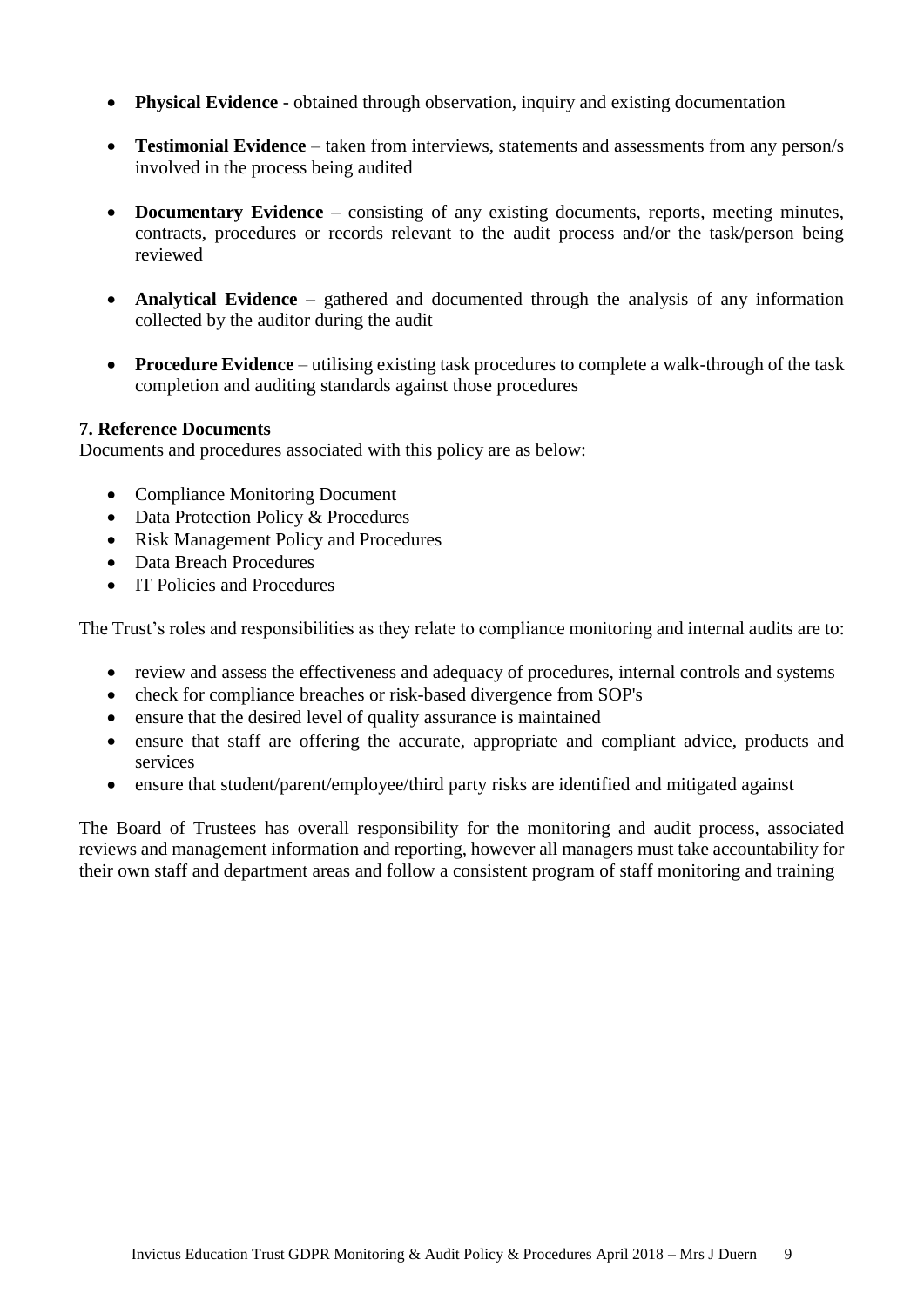# NVICTUS

Education Trust

### **Compliance Monitoring & Internal Audit Assessment Form (CMIA)**

| <b>Auditors Name:</b>                                      | Date: |
|------------------------------------------------------------|-------|
| <b>Location of Audit:</b>                                  |       |
| Activity/process being audited:                            |       |
|                                                            |       |
|                                                            |       |
|                                                            |       |
|                                                            |       |
|                                                            |       |
| <b>Variations from Procedural Document or Regulations:</b> |       |
|                                                            |       |
|                                                            |       |
|                                                            |       |
|                                                            |       |
|                                                            |       |
|                                                            |       |
|                                                            |       |
|                                                            |       |
|                                                            |       |
|                                                            |       |
|                                                            |       |
|                                                            |       |